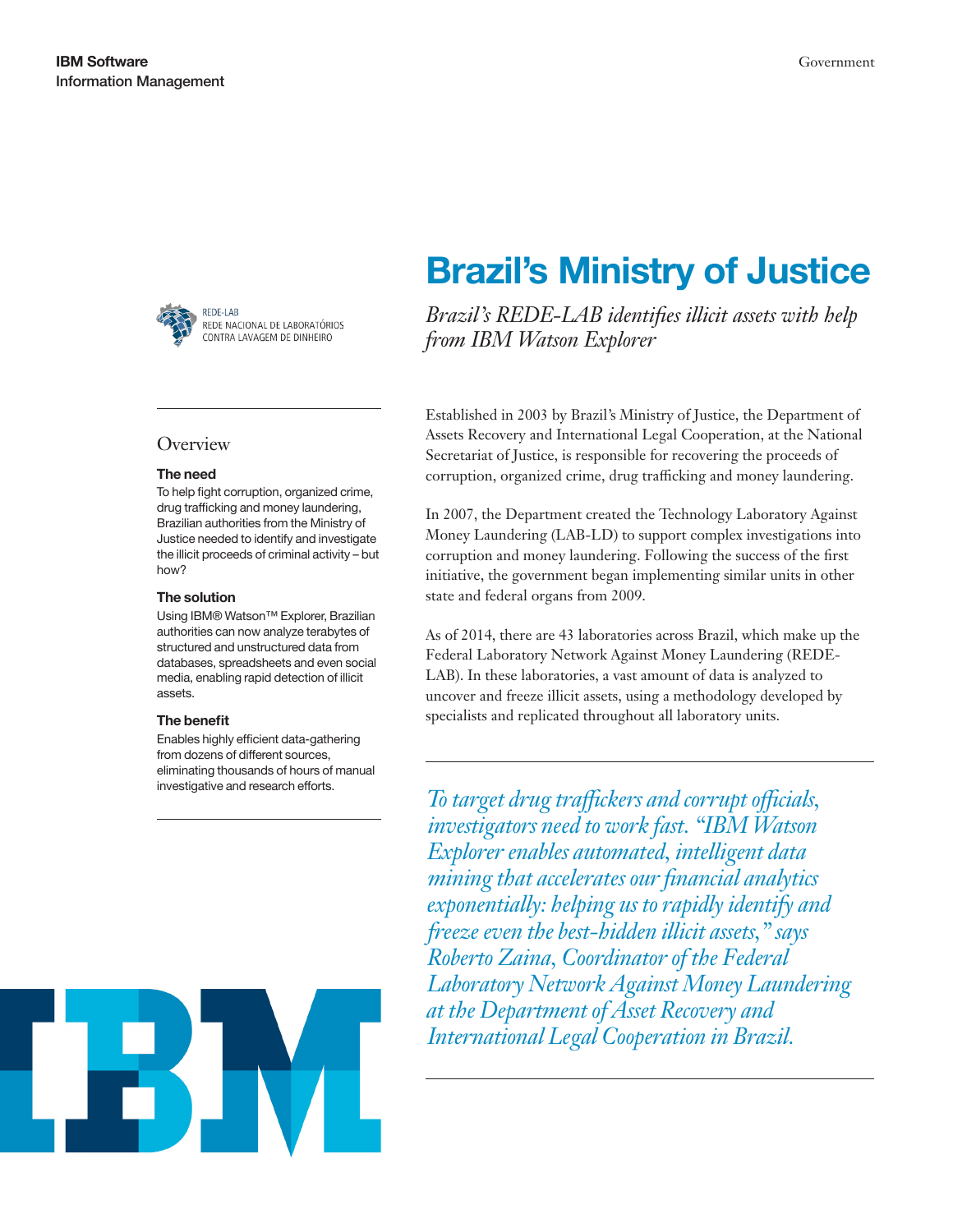## Solution components

#### **Software**

- IBM® Watson™ Explorer
- IBM i2® Intelligence Analysis Platform
- Via Appia TheXML
- IBM Business Partner
- Via Appia

According to Paulo Abrão at the National Secretariat of Justice: "We came out from 13 laboratories in 2010, with an investment from the government of close to USD2 million, and after an investment of USD18 million more, now we count on 43 units. Today, we can say that every big operation that includes the analysis of huge amounts of data goes through the structure of these Laboratories."

Ricardo Saadi at the Department of Assets Recovery says: "Our laboratory personnel are expert in analyzing vast amounts of information to produce precise reports. The laboratory network increases the quality of our investigations, and of the justice system itself, improving prosecution outcomes. To date, REDE-LAB has identified the equivalent of USD8.9 billion in illicit assets, helping authorities to bring legal action against suspected perpetrators of crime in Brazil."

## Rapid analytics catch criminals

To move faster than the criminals it sought to catch, the laboratory network wanted to shorten the time taken to identify illicit assets.

Roberto Zaina, Coordinator of the Federal Laboratory Network Against Money Laundering at the Department of Asset Recovery and International Legal Cooperation, says: "Financial investigations rely on massive quantities of data from a variety of sources. We receive years of bank account activities and statements, email exchanges, phone records, company registrations, as well as data from social media networks."

Zaina continues: "Analyzing all this data without the proper tools is both complex and time-consuming. For example, in a large investigation a few years ago, analyzing hundreds of terabytes of data took us ten months and thousands of person-hours, as our investigators had to go through hundreds of hard drives manually."

## Need for intelligent data mining

REDE-LAB wanted to automate and dramatically accelerate its analytics processes. The need to process huge volumes of structured and unstructured data increased the challenge significantly.

"About 60 percent of our data comes from structured sources – databases and spreadsheets, for example – and the remaining 40 percent from unstructured sources, such as Twitter, Facebook and email," says Zaina. "This unstructured data presents a variety of tough analytics challenges – and we expect to see a greater proportion of unstructured data as the popularity of social media grows."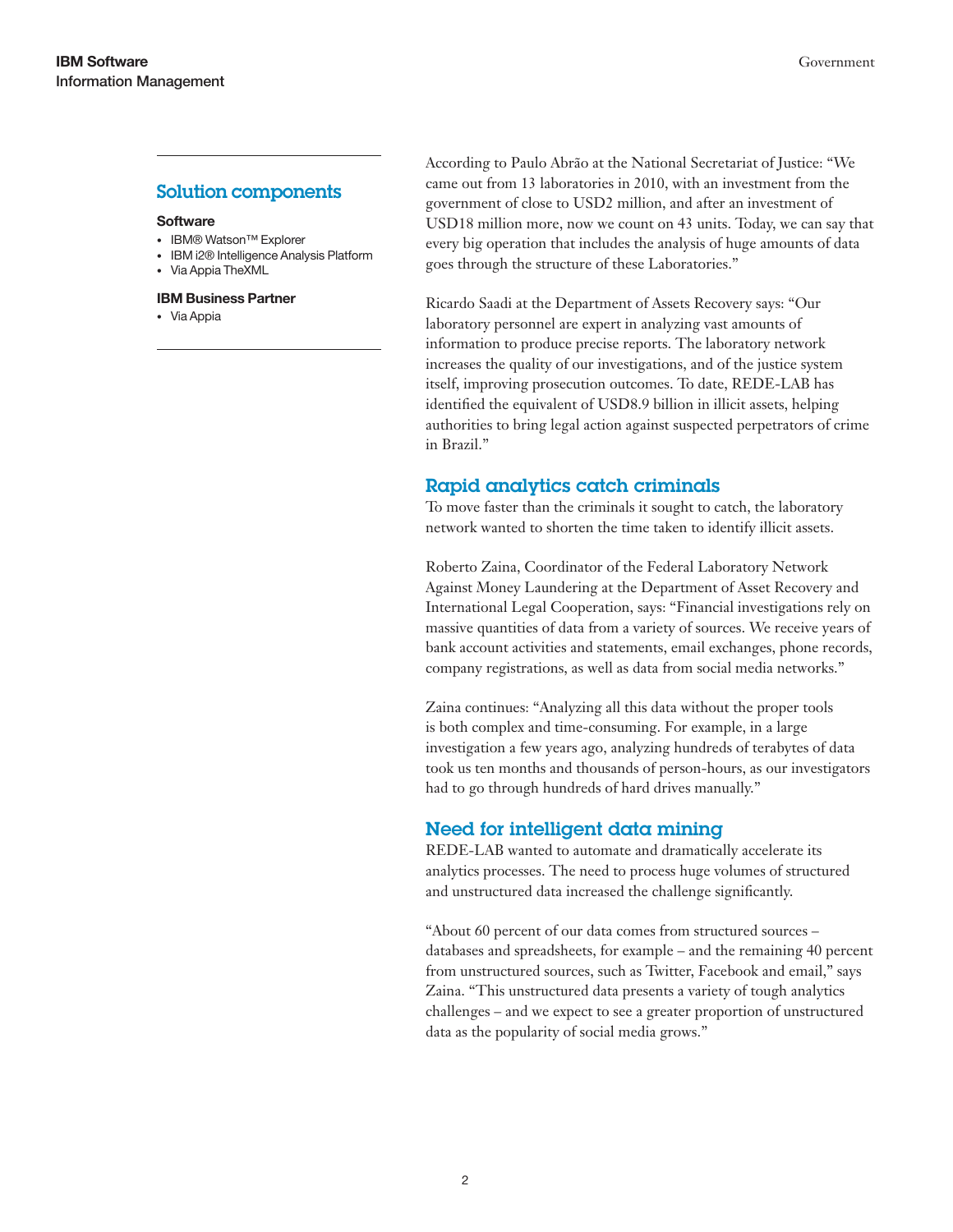*"We estimate that IBM Watson Explorer will enable us to accelerate our investigations exponentially."*

—Roberto Zaina, Coordinator of the Federal Laboratory Network Against Money Laundering at the Department of Asset Recovery and International Legal Cooperation

## Selecting IBM Watson Explorer

After a public tender outlining the technical and cost-efficiency requirements and involving the participation of a number of leading vendors and integrators, the winning solution was IBM Watson Explorer, delivered by IBM Business Partner Via Appia.

"Via Appia has a strong reputation in Brazil for big data and business intelligence projects, which proved to be a major asset for this engagement," says Zaina.

Working together with Via Appia, REDE-LAB implemented and configured IBM Watson Explorer to mine a comprehensive set of source data.

"At the start of an investigation, Watson Explorer builds a staging area to collate all of the pertinent data," says Zaina. "By assessing the quality of the data in motion, terabyte-sized hard disks can be reduced to only a few gigabytes of relevant data. After indexing the remaining data, the solution enables us to perform keyword and semantic searches, regardless of whether the underlying data is in a structured or unstructured format."

In the past, the laboratories' investigations required highly skilled investigators to spend thousands of hours crawling through spreadsheets, emails and social media posts. Today, the laboratories can free their investigators to spend less time identifying the relevant data, and more time on the all-important analysis.

## Accelerating analytics exponentially

With the help of its IBM solutions, REDE-LAB has achieved its aim of automating complex data mining processes – enabling investigators to accelerate their work dramatically.

"We estimate that IBM Watson Explorer will enable us to accelerate our investigations exponentially," says Zaina. "Identifying illicit assets requires us to move faster than the criminals, and our IBM solutions are helping us to do just that."

"We use the specialist TheXML software and search appliance from Via Appia to build 'ontologies' for IBM Watson Explorer at the start our investigations. Ontologies are data models that describe subjectspecific concepts and the relationships between them," says Zaina. "For example, our ontologies can contain metadata on suspects' nicknames, partners and accomplices, as well as slang terms for criminal activities – for example, the word 'flour' for 'cocaine'.